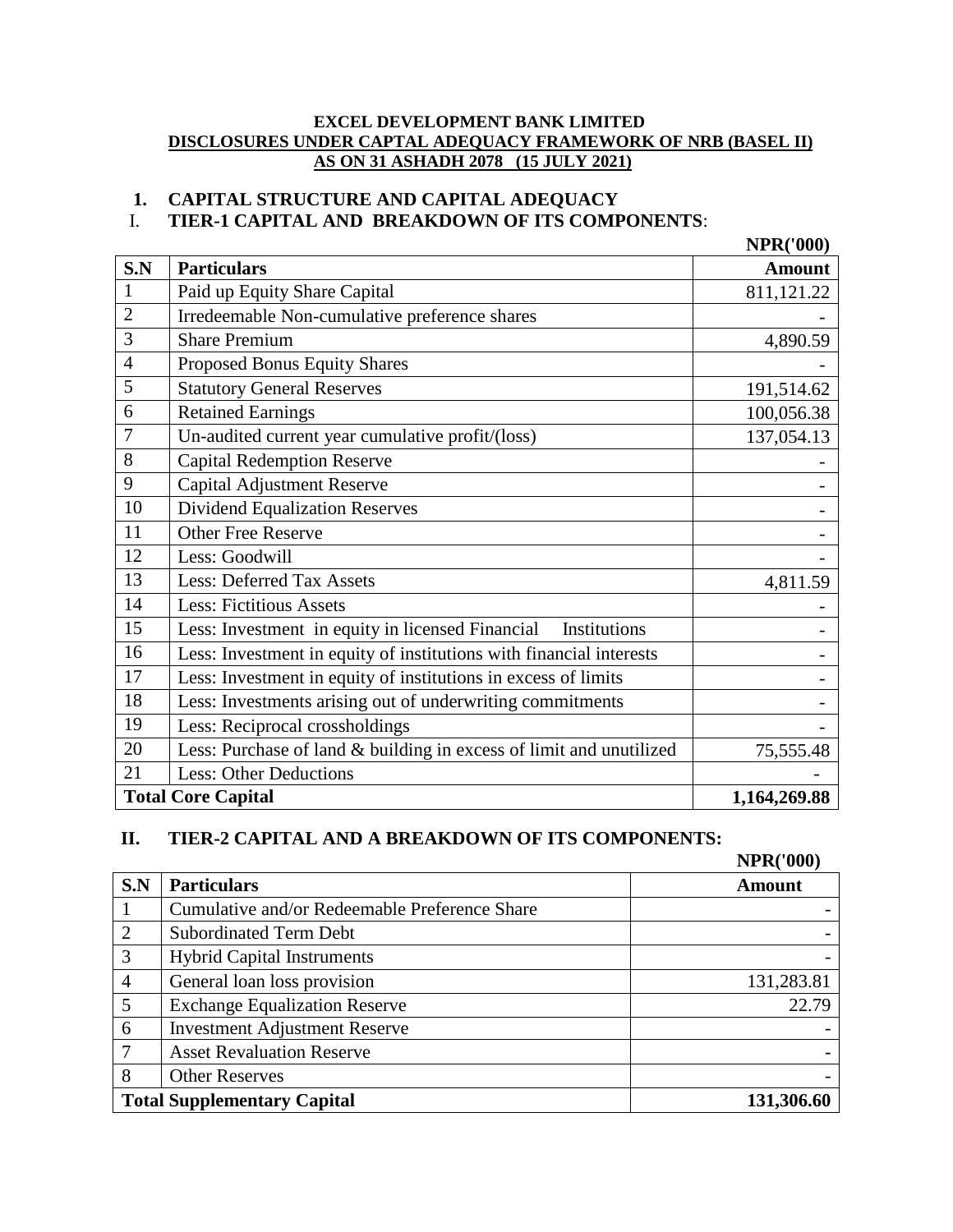# **III. INFORMATION ABOUT SUBORDINATE TERM DEBT**

The Bank does not have any subordinated Term Debt

# **IV. DEDUCTION FROM CAPITAL**

|                                                               | <b>INFINE UUU</b> |
|---------------------------------------------------------------|-------------------|
| <b>Particulars</b>                                            | Amount            |
| <b>Deferred Tax Assets</b>                                    | 4,811.59          |
| Purchase of land & building in excess of limit and unutilized | 75,555.48         |

# **V. TOTAL QUALIFYING CAPITAL**

|                                         | <b>NPR('000)</b> |
|-----------------------------------------|------------------|
| <b>Particulars</b>                      | Amount           |
| Total Core Capital (Tier I)             | 1,164,269.88     |
| Total Supplementary Capital (Tier II)   | 131,306.60       |
| Total Capital Fund(Tier $I + Tier II$ ) | 1,295,553.69     |

# **VI. CAPITAL ADEQUACY RATIO**

| <b>Particulars</b>                                                           | <b>Percentage</b> |
|------------------------------------------------------------------------------|-------------------|
| Tier 1 Capital to Total Risk Weighted Exposures (After Bank's adjustments of | 11.09%            |
| Pillar II)                                                                   |                   |
| Tier 1 and Tier 2 Capital to Total Risk Weighted Exposures (After Bank's     | 12.34%            |
| adjustments of Pillar II)                                                    |                   |

## **VII. Summary of the bank's internal approach to assess the adequacy of capital to support current and future activities**

The bank considers the capital adequacy requirement pursuant to the provision set by NRB. The Tier 1 capital ratio of the bank as at Ashadh end 2078 is 11.09% and the total capital ratio is 12.34%. The bank in its strategic planning cautiously considers the capital adequacy and manage capital adequacy required for the organization's growth.

#### **2. RISK EXPOSURE**

# **i. Risk Weighted Exposure for Credit Risk, Market Risk and Operational Risk**

**NPR('000)**

**NPR('000)**

|                                                                                  |                                                              | 4 14 4 4 1 V V V J |  |  |
|----------------------------------------------------------------------------------|--------------------------------------------------------------|--------------------|--|--|
| S.N                                                                              | <b>Particulars</b>                                           | <b>Amount</b>      |  |  |
| a                                                                                | Risk Weighted Exposure for Credit Risk                       | 9,328,493.31       |  |  |
| b                                                                                | Risk Weighted Exposure for Operational Risk                  | 745,060.41         |  |  |
| c                                                                                | <b>Risk Weighted Exposure for Market Risk</b>                | 345.42             |  |  |
| 10,073,899.14<br>Total Risk Weighted Exposures (Before adjustments of Pillar II) |                                                              |                    |  |  |
|                                                                                  | <b>Adjustments under Pillar II</b>                           |                    |  |  |
| <b>SRP 6.4a</b>                                                                  | ALM policies & practices are not satisfactory, add 1% of net |                    |  |  |
| (5)                                                                              | interest income to RWE                                       |                    |  |  |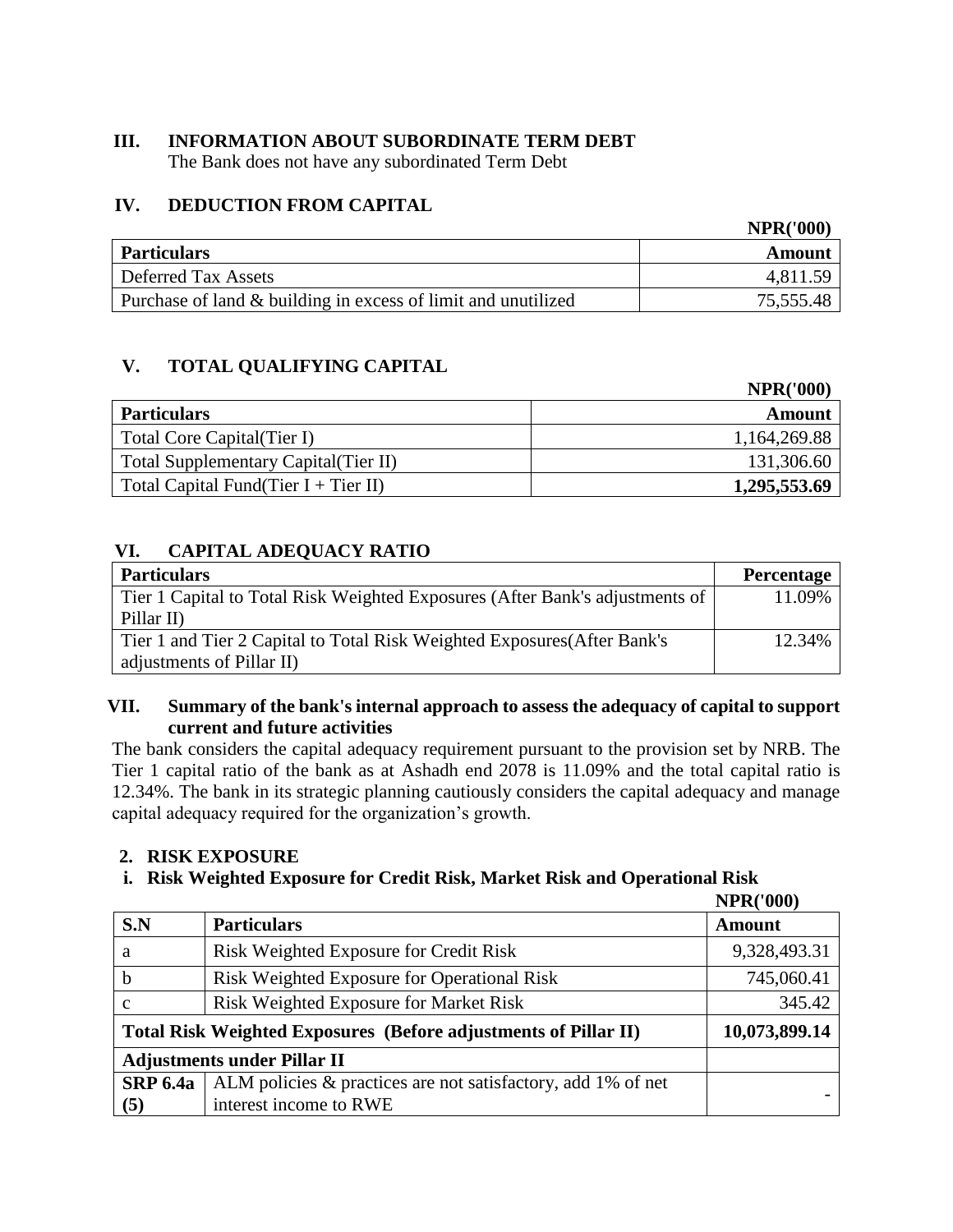| <b>SRP 6.4a</b><br>(6)                                                | Add% of the total deposit due to insufficient Liquid Assets                               |            |
|-----------------------------------------------------------------------|-------------------------------------------------------------------------------------------|------------|
| <b>SRP 6.4a</b><br>(7)                                                | Add RWE equivalent to reciprocal of capital charge of 2% of<br>gross income               | 124,765.80 |
| <b>SRP 6.4a</b><br>(9)                                                | If overall risk management policies and procedures are not<br>satisfactory, Add 2% of RWE | 201,477.98 |
| <b>SRP 6.4a</b><br>(10)                                               | If desired level of disclosure requirement has not been achieved,<br>Add 1% of RWE        | 100,738.99 |
| Total Risk Weighted Exposures (After Bank's adjustments of Pillar II) | 10,500,881.92                                                                             |            |

# **ii. Risk Weighted Exposure under each 11 Categories of Credit Risk**

|                                             | <b>NPR('000)</b> |
|---------------------------------------------|------------------|
| <b>Particulars</b>                          | <b>Amount</b>    |
| Claims on Government and Central Bank       |                  |
| Claims on other official entities           |                  |
| <b>Claims on Banks</b>                      | 441,607.26       |
| Claims on Corporate and Securities Entities | 2,396,743.06     |
| Claims on Regulatory Retail Portfolio       | 3,170,246.62     |
| Claims secured by residential properties    | 808502.24        |
| Claims secured by Commercial real estate    | 390,349.74       |
| Past due claims                             | 423,169.06       |
| High Risk claims                            | 244,349.13       |
| <b>Other Assets</b>                         | 804,602.32       |
| Off Balance Sheet Exposures                 | 250,137.68       |
| <b>TOTAL</b>                                | 9,328,493.31     |

#### **iii. Total Risk Weighted Exposure Calculation Table:**

| A. Balance<br><b>Sheet</b><br><b>Exposures</b>           | -ອ--<br><b>Book Value</b> | <b>Specific</b><br><b>Provision</b> | Eligible<br><b>CRM</b> | <b>Net Value</b> | <b>Risk</b><br>Weight | <b>Risk</b><br>Weighted<br><b>Exposures</b> |
|----------------------------------------------------------|---------------------------|-------------------------------------|------------------------|------------------|-----------------------|---------------------------------------------|
|                                                          | $\mathbf{A}$              | B                                   | $\mathbf{c}$           | $d=a-b-c$        | e                     | $f = d * e$                                 |
| <b>Cash Balance</b>                                      | 470,152.29                |                                     |                        | 470,152.29       | 0%                    |                                             |
| <b>Balance</b><br>With<br>Nepal<br>Rastra<br><b>Bank</b> | 284,576.63                |                                     |                        | 284,576.63       | 0%                    |                                             |
| Gold                                                     |                           |                                     |                        |                  | 0%                    |                                             |
| Investment in<br>Nepalese<br>Government<br>Securities    | 540,000.00                |                                     |                        | 540,000.00       | 0%                    |                                             |
| All Claims on<br>Government of<br>Nepal                  |                           |                                     |                        |                  | 0%                    |                                             |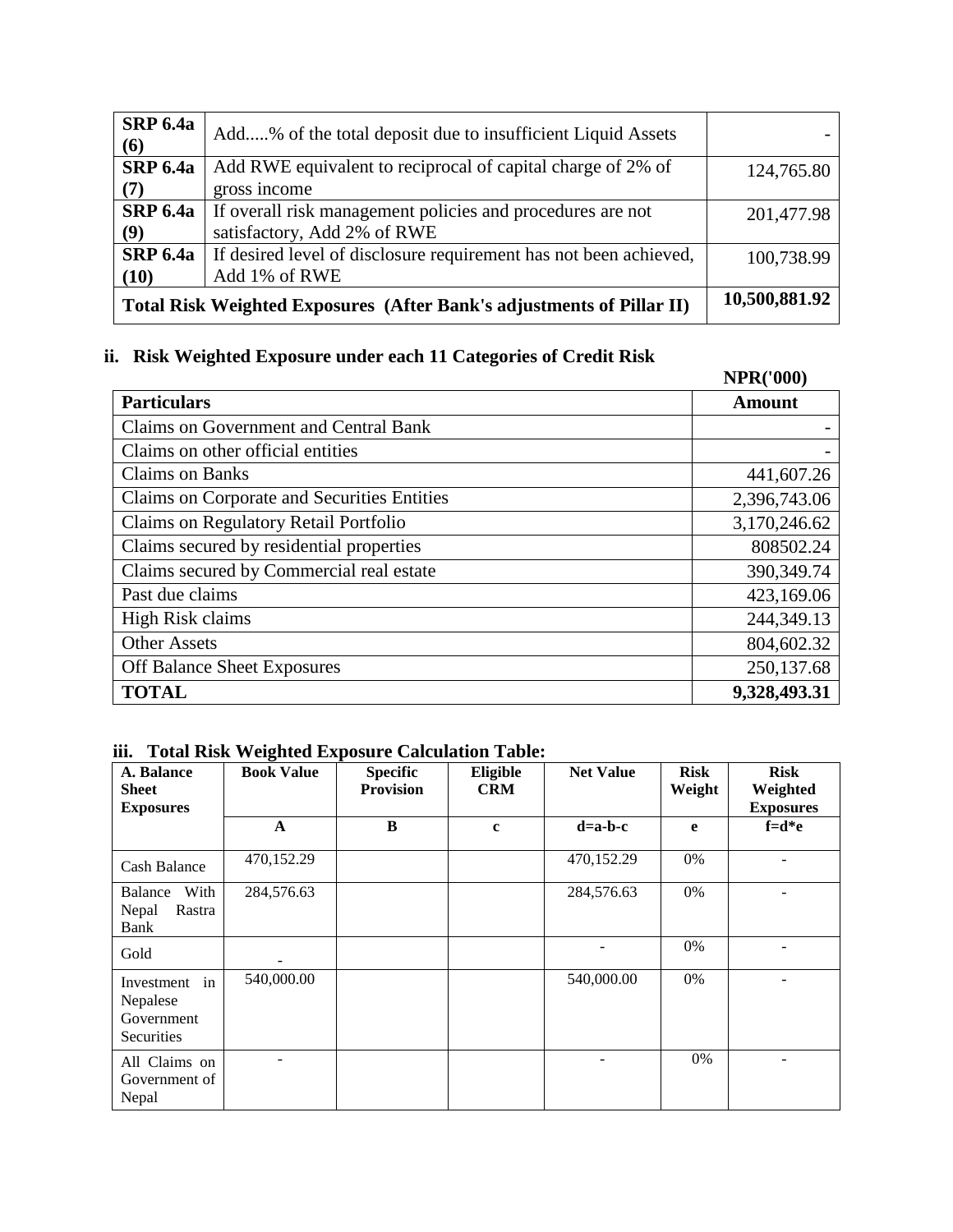| A. Balance<br><b>Sheet</b>                                                                   | <b>Book Value</b> | <b>Specific</b><br><b>Provision</b> | Eligible<br><b>CRM</b>   | <b>Net Value</b> | <b>Risk</b><br>Weight | <b>Risk</b><br>Weighted  |
|----------------------------------------------------------------------------------------------|-------------------|-------------------------------------|--------------------------|------------------|-----------------------|--------------------------|
| <b>Exposures</b>                                                                             |                   |                                     |                          |                  |                       | <b>Exposures</b>         |
|                                                                                              | $\mathbf{A}$      | $\overline{B}$                      | $\mathbf c$              | $d=a-b-c$        | e                     | $f=d*e$                  |
| Investment in<br>Rastra<br>Nepal<br><b>Bank</b> securities                                   |                   |                                     |                          |                  | $0\%$                 | L,                       |
| All claims on<br>Nepal<br>Rastra<br><b>Bank</b>                                              |                   |                                     |                          |                  | $0\%$                 |                          |
| Claims<br>on<br>Foreign<br>Government<br>Central<br>and<br>Bank (ECA 0-<br>1)                |                   |                                     |                          |                  | 0%                    |                          |
| Claims<br>on<br>Foreign<br>Government<br>and<br>Central<br>Bank (ECA-2)                      | $\overline{a}$    |                                     | $\overline{a}$           | $\blacksquare$   | 20%                   | $\overline{\phantom{a}}$ |
| Claims<br>on<br>Foreign<br>Government<br>and<br>Central<br>Bank (ECA -3)                     | L.                |                                     | ÷.                       | ÷.               | 50%                   | $\blacksquare$           |
| Claims<br>on<br>Foreign<br>Government<br>and<br>Central<br>Bank (ECA-4-<br>6)                | L,                |                                     | L,                       |                  | 100%                  |                          |
| Claims<br>on<br>Foreign<br>Government<br>and<br>Central<br>Bank (ECA-7)                      | ÷.                |                                     | $\overline{a}$           | $\blacksquare$   | 150%                  | $\blacksquare$           |
| Claims<br>$\rm On$<br>BIS,<br>IMF,<br>ECB, EC and<br>MDB's<br>recognized by<br>the framework |                   |                                     |                          |                  | $0\%$                 |                          |
| Claims<br>on<br>Other<br>Multilateral<br>Development<br><b>Banks</b>                         | ÷,                |                                     | ÷,                       | $\blacksquare$   | 100%                  |                          |
| Claims<br>on<br>Domestic<br>Public Sector<br>Entities                                        | ÷                 |                                     | $\overline{\phantom{a}}$ |                  | 100%                  |                          |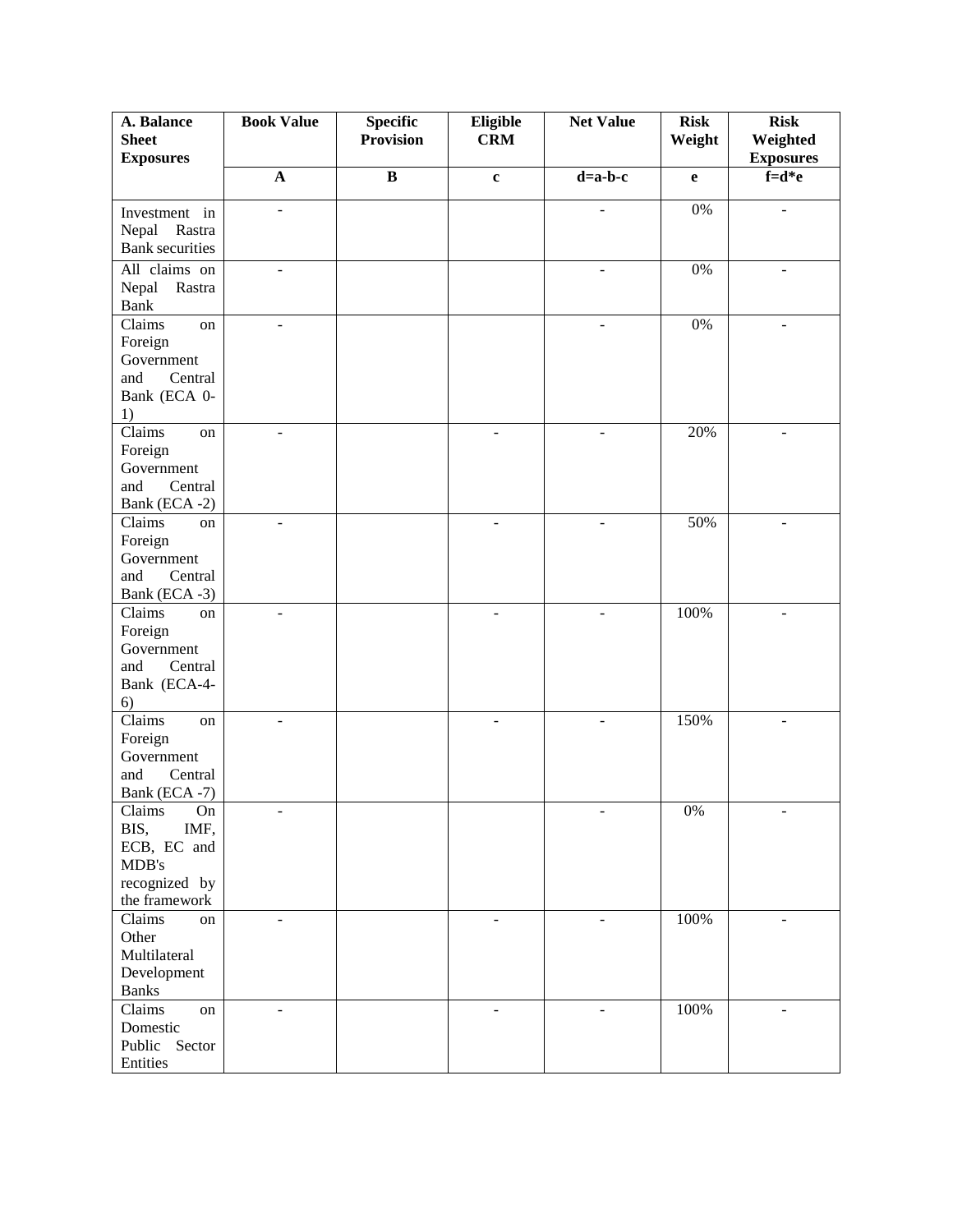| A. Balance                         | <b>Book Value</b> | <b>Specific</b>  | Eligible                 | <b>Net Value</b>         | <b>Risk</b> | <b>Risk</b>                  |
|------------------------------------|-------------------|------------------|--------------------------|--------------------------|-------------|------------------------------|
| <b>Sheet</b><br><b>Exposures</b>   |                   | <b>Provision</b> | <b>CRM</b>               |                          | Weight      | Weighted<br><b>Exposures</b> |
|                                    | $\mathbf{A}$      | $\overline{B}$   | $\mathbf{c}$             | $d=a-b-c$                | e           | $f=d*e$                      |
| Claims<br>on                       | L.                |                  | $\blacksquare$           |                          | 20%         |                              |
| Public<br>Sector                   |                   |                  |                          |                          |             |                              |
| Entity (ECA 0-                     |                   |                  |                          |                          |             |                              |
| 1)                                 | ÷,                |                  | $\blacksquare$           | $\overline{\phantom{a}}$ | 50%         | $\blacksquare$               |
| Claims<br>on<br>Public<br>Sector   |                   |                  |                          |                          |             |                              |
| Entity (ECA 2)                     |                   |                  |                          |                          |             |                              |
| Claims<br>on                       |                   |                  |                          |                          | 100%        |                              |
| Sector<br>Public<br>Entity (ECA 3- |                   |                  |                          |                          |             |                              |
| 6)                                 |                   |                  |                          |                          |             |                              |
| Claims<br>on                       | ÷,                |                  | $\overline{\phantom{a}}$ |                          | 150%        | $\blacksquare$               |
| Sector<br>Public<br>Entity (ECA 7) |                   |                  |                          |                          |             |                              |
| Claims<br>on                       | 2,208,036.30      |                  | $\overline{a}$           | 2,208,036.30             | 20%         | 441,607.26                   |
| domestic                           |                   |                  |                          |                          |             |                              |
| banks<br>that<br>meet<br>capital   |                   |                  |                          |                          |             |                              |
| adequacy                           |                   |                  |                          |                          |             |                              |
| requirements                       |                   |                  |                          |                          |             |                              |
| Claims<br>on<br>domestic           | 20,636.14         | 20,636.14        |                          |                          | 100%        |                              |
| banks that do                      |                   |                  |                          |                          |             |                              |
| not<br>meet                        |                   |                  |                          |                          |             |                              |
| capital<br>adequacy                |                   |                  |                          |                          |             |                              |
| requirements                       |                   |                  |                          |                          |             |                              |
| Claims<br>on<br>foreign<br>bank    | L.                |                  | $\blacksquare$           | $\overline{a}$           | 20%         | $\blacksquare$               |
| (ECA<br>Rating                     |                   |                  |                          |                          |             |                              |
| $0-1)$                             |                   |                  |                          |                          |             |                              |
| Claims<br>on<br>foreign<br>bank    |                   |                  |                          |                          | 50%         |                              |
| (ECA Rating                        |                   |                  |                          |                          |             |                              |
| 2)                                 |                   |                  |                          |                          |             |                              |
| Claims<br>on<br>foreign<br>bank    | ÷,                |                  | $\blacksquare$           | $\blacksquare$           | 100%        | ÷,                           |
| (ECA<br>Rating                     |                   |                  |                          |                          |             |                              |
| $3-6)$<br>Claims                   |                   |                  |                          |                          | 150%        |                              |
| on<br>foreign<br>bank              | ÷                 |                  | $\blacksquare$           |                          |             |                              |
| (ECA<br>Rating                     |                   |                  |                          |                          |             |                              |
| 7)                                 |                   |                  |                          |                          |             |                              |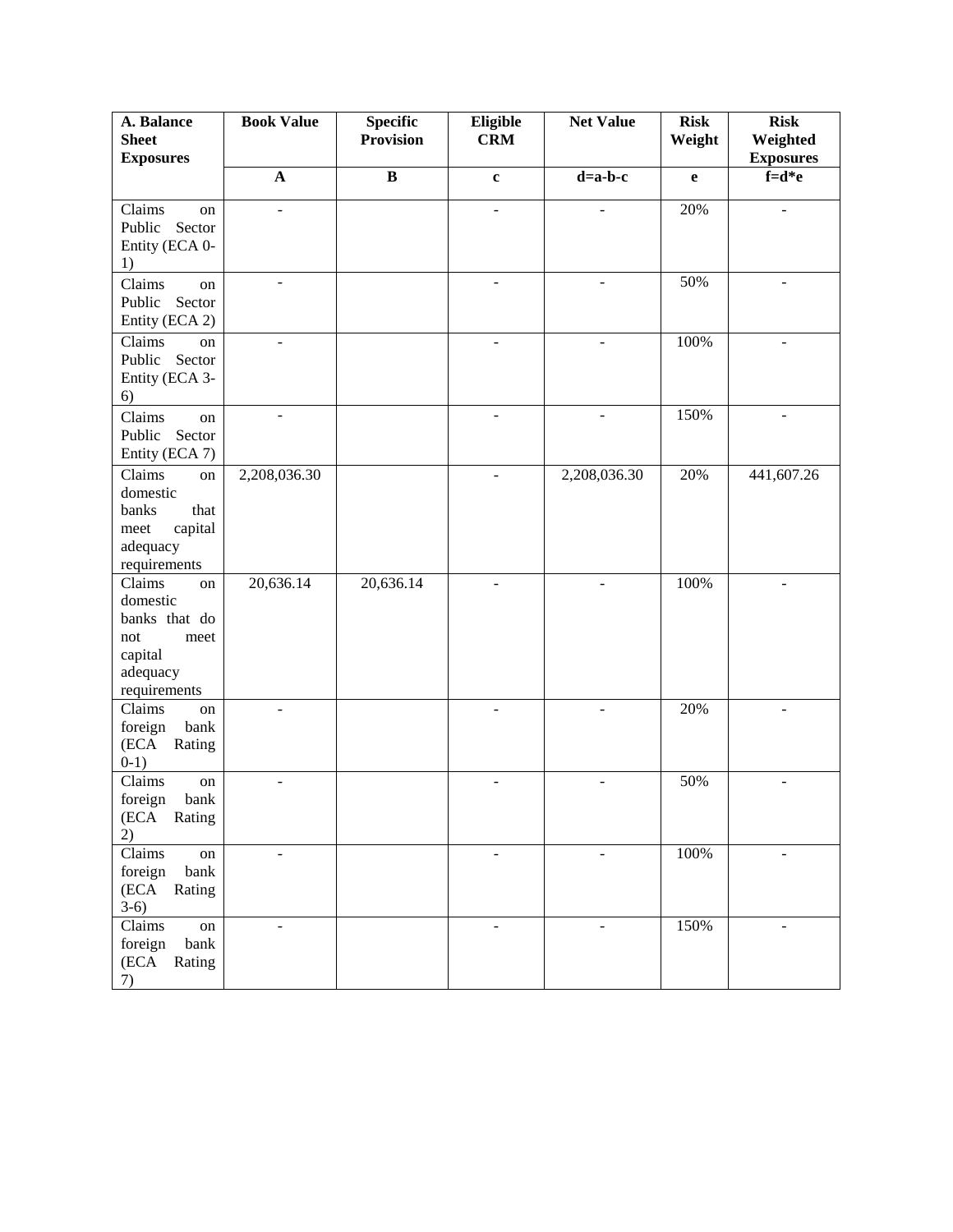| A. Balance<br><b>Sheet</b>                                                                                                                                                            | <b>Book Value</b> | <b>Specific</b><br><b>Provision</b> | Eligible<br><b>CRM</b> | <b>Net Value</b> | <b>Risk</b><br>Weight | <b>Risk</b><br>Weighted |
|---------------------------------------------------------------------------------------------------------------------------------------------------------------------------------------|-------------------|-------------------------------------|------------------------|------------------|-----------------------|-------------------------|
| <b>Exposures</b>                                                                                                                                                                      |                   |                                     |                        |                  |                       | <b>Exposures</b>        |
|                                                                                                                                                                                       | $\mathbf A$       | $\, {\bf B}$                        | $\mathbf c$            | $d=a-b-c$        | e                     | $f=d*e$                 |
| Claims<br>on<br>bank<br>foreign<br>incorporated in<br><b>SAARC</b> region<br>operating with<br>a buffer of 1%<br>their<br>above<br>respective<br>regulatory<br>capital<br>requirement | L.                |                                     | L.                     |                  | 20%                   |                         |
| Claims<br>on<br>Domestic<br>Corporates                                                                                                                                                | 2,396,743.07      |                                     |                        | 2,396,743.07     | 100%                  | 2,396,743.07            |
| Claims<br>on<br>Foreign<br>Corporates<br>$(ECA 0-1)$                                                                                                                                  | $\overline{a}$    |                                     | $\blacksquare$         | ÷,               | 20%                   | $\blacksquare$          |
| Claims<br>on<br>Foreign<br>Corporates<br>(ECA 2)                                                                                                                                      |                   |                                     |                        |                  | 50%                   |                         |
| Claims<br>on<br>Foreign<br>Corporates<br>$(ECA 3-6)$                                                                                                                                  |                   |                                     | ÷,                     |                  | 100%                  |                         |
| Claims<br>on<br>Foreign<br>Corporates<br>(ECA 7)                                                                                                                                      | $\overline{a}$    |                                     | $\overline{a}$         | ÷.               | 150%                  | ÷.                      |
| Regulatory<br>Retail<br>Portfolio (Not<br>Overdue)                                                                                                                                    | 4,283,432.59      |                                     | 56,437.11              | 4,226,995.49     | 75%                   | 3,170,246.62            |
| Claims<br>fulfilling<br>all<br>criterion<br>of<br>regularity<br>retail<br>except<br>granularity                                                                                       |                   |                                     |                        |                  | 100%                  |                         |
| Claims secured<br>by residential<br>properties                                                                                                                                        | 1,254,722.26      |                                     | ÷.                     | 1,254,722.26     | 60%                   | 752,833.36              |
| Claims<br>not<br>secured<br>fully<br>by residential<br>properties                                                                                                                     |                   |                                     |                        |                  | 150%                  |                         |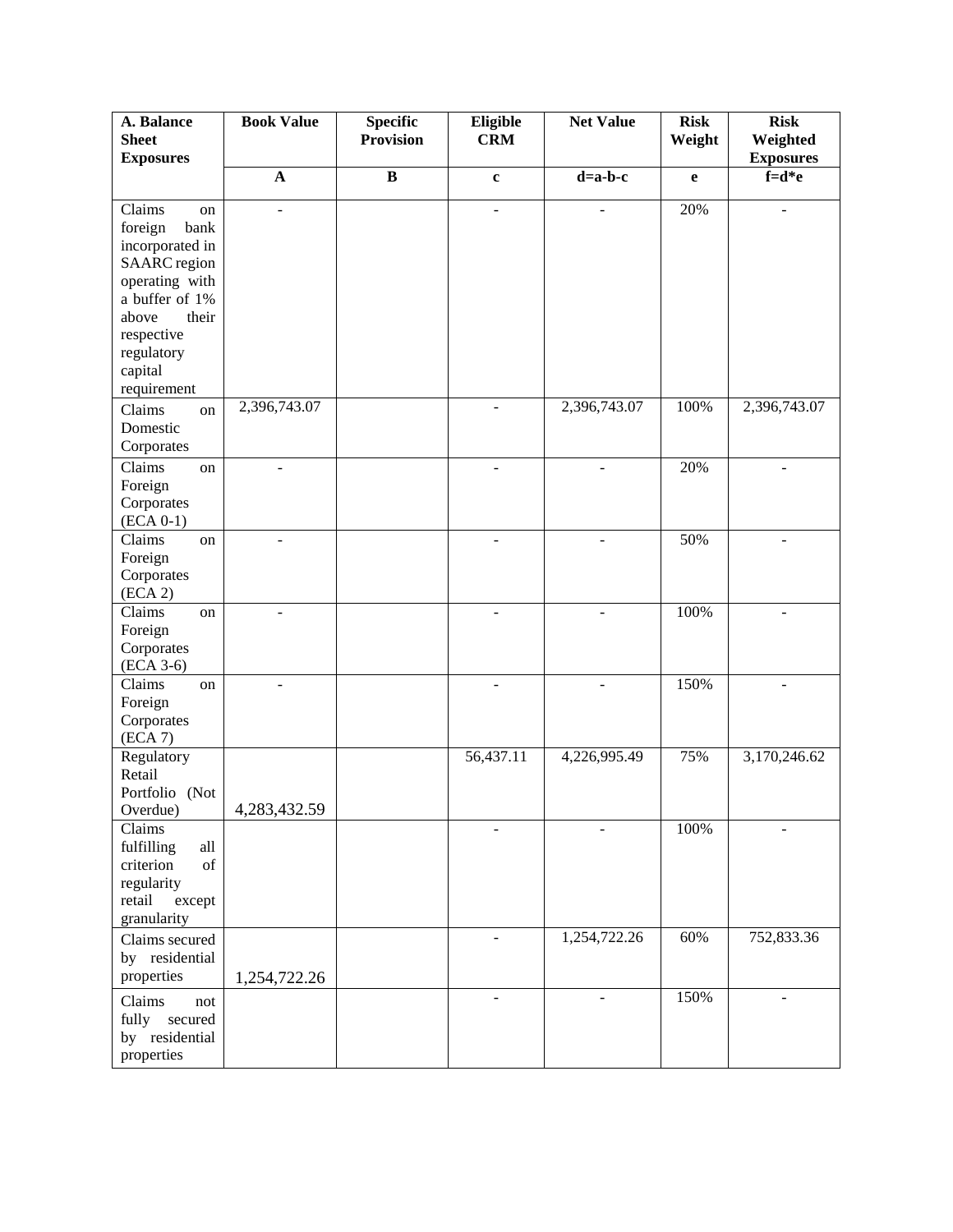| A. Balance<br><b>Sheet</b><br><b>Exposures</b>                                                                               | <b>Book Value</b> | <b>Specific</b><br><b>Provision</b> | Eligible<br><b>CRM</b>   | <b>Net Value</b>         | <b>Risk</b><br>Weight | <b>Risk</b><br>Weighted<br><b>Exposures</b> |
|------------------------------------------------------------------------------------------------------------------------------|-------------------|-------------------------------------|--------------------------|--------------------------|-----------------------|---------------------------------------------|
|                                                                                                                              | $\mathbf{A}$      | $\bf{B}$                            | $\mathbf c$              | $d=a-b-c$                | e                     | $f=d*e$                                     |
| Claims secured<br>by residential<br>properties<br>(Overdue)                                                                  | 76,634.35         | 20,965.47                           | $\overline{a}$           | 55,668.88                | 100%                  | 55,668.88                                   |
| Claims secured<br>by<br>Commercial<br>real estate                                                                            | 390,349.74        |                                     | $\overline{a}$           | 390,349.74               | 100%                  | 390,349.74                                  |
| Past<br>due<br>claims (except<br>claims<br>for<br>secured<br>by<br>residential<br>properties)                                | 465,854.14        | 183,741.43                          | $\overline{a}$           | 282,112.71               | 150%                  | 423,169.06                                  |
| Risk<br>High<br>claims                                                                                                       | 265,857.47        |                                     | $\overline{\phantom{a}}$ | 265,857.47               | 150%                  | 398,786.20                                  |
| Lending<br>Against<br>Securities<br>(Bonds<br>$\&$<br>Shares)                                                                | 244,349.13        |                                     | $\overline{a}$           | 244,349.13               | 100%                  | 244,349.13                                  |
| Investments in<br>equity<br>and<br>capital<br>other<br>instruments of<br>institutions<br>listed in stock<br>exchange         | 63,051.29         |                                     | ÷,                       | 63,051.29                | 100%                  | 63,051.29                                   |
| Investments in<br>equity<br>and<br>capital<br>other<br>instruments of<br>institutions not<br>listed in the<br>stock exchange | 200,100.00        |                                     | ÷,                       | 200,100.00               | 150%                  | 300,150.00                                  |
| <b>Staff</b><br>loan<br>secured<br>by<br>residential<br>property                                                             | 93,675.03         |                                     |                          | 93,675.03                | 50%                   | 46,837.52                                   |
| Interest<br>Receivable/cla<br>im<br>on<br>government<br>securities                                                           |                   |                                     |                          | $\overline{\phantom{a}}$ | 0%                    |                                             |
| Cash in transit<br>and other cash<br>items in<br>the<br>of<br>process<br>collection                                          |                   |                                     |                          |                          | 20%                   |                                             |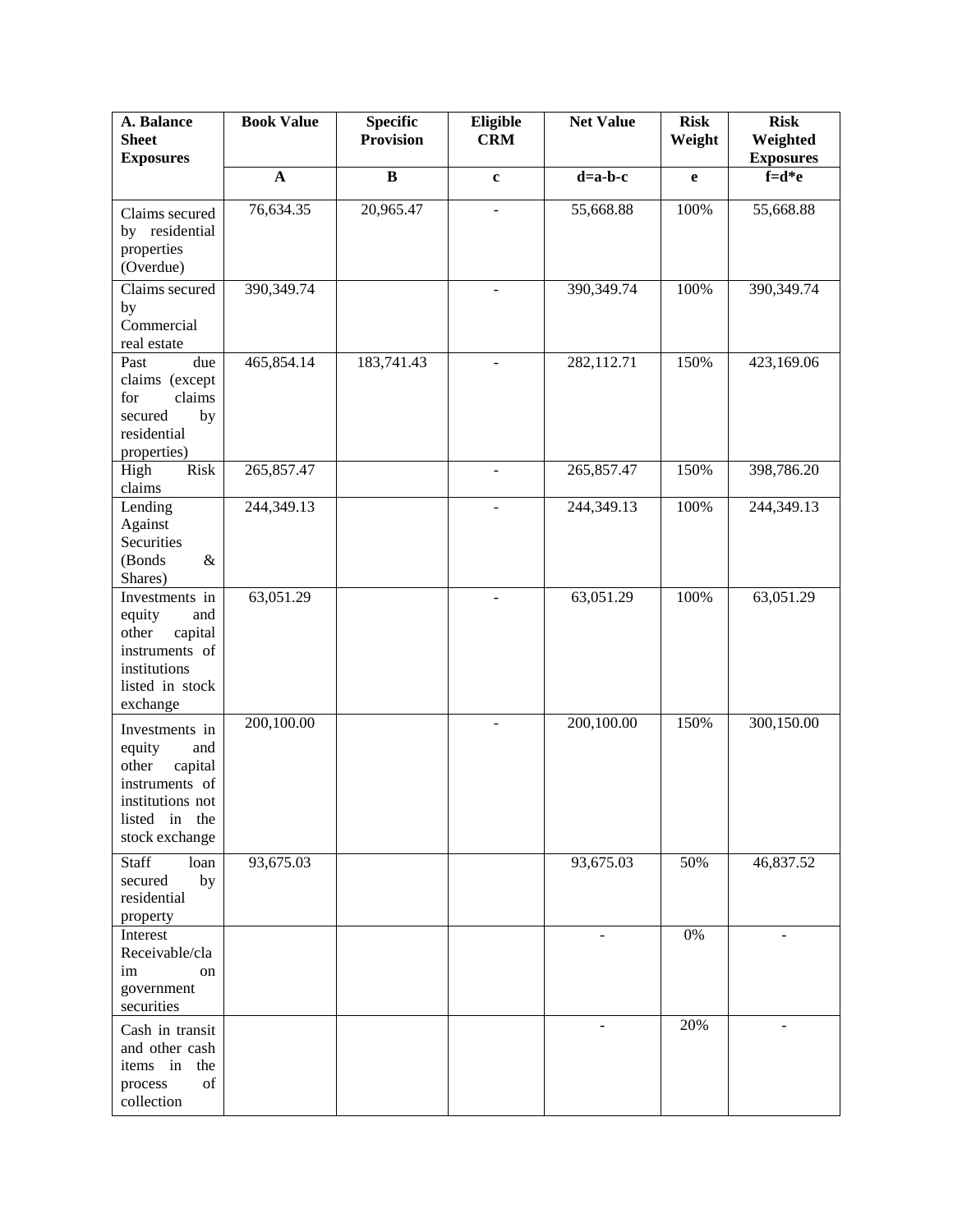| A. Balance<br><b>Sheet</b><br><b>Exposures</b> | <b>Book Value</b> | <b>Specific</b><br><b>Provision</b> | Eligible<br><b>CRM</b> | <b>Net Value</b> | <b>Risk</b><br>Weight | <b>Risk</b><br>Weighted<br><b>Exposures</b> |
|------------------------------------------------|-------------------|-------------------------------------|------------------------|------------------|-----------------------|---------------------------------------------|
|                                                | A                 | B                                   | c                      | $d=a-b-c$        | e                     | $f = d * e$                                 |
| Other<br>Assets<br>(as<br>per<br>attachment)   | 394,563.51        |                                     |                        | 394,563.51       | 100%                  | 394,563.51                                  |
| <b>TOTAL</b> (A)                               | 13,652,733.94     | 225,343.04                          | 56,437.11              | 13,370,953.79    |                       | 9,078,355.63                                |

| <b>B. Off Balance</b><br><b>Sheet Exposures</b>      | <b>Book Value</b> | <b>Specific</b><br><b>Provision</b> | Eligible<br><b>CRM</b>       | <b>Net Value</b>         | <b>Risk</b><br>Weight | <b>Risk Weighted</b><br><b>Exposures</b> |
|------------------------------------------------------|-------------------|-------------------------------------|------------------------------|--------------------------|-----------------------|------------------------------------------|
|                                                      |                   |                                     |                              |                          |                       |                                          |
|                                                      |                   |                                     |                              |                          |                       |                                          |
| Revocable<br>Commitments                             |                   |                                     |                              | $\overline{a}$           | $0\%$                 |                                          |
| <b>Bills Under</b>                                   |                   |                                     |                              | $\overline{a}$           |                       |                                          |
| Collection<br>Forward Exchange                       |                   |                                     |                              |                          | $0\%$                 |                                          |
| <b>Contract Liabilities</b><br><b>LC</b> Commitments |                   |                                     |                              | 26,261.32                | 10%                   |                                          |
| With Original<br>Maturity Upto 6<br>months domestic  |                   |                                     | $\blacksquare$               |                          |                       |                                          |
| counterparty<br>Foreign                              | 26,261.32         |                                     |                              |                          | 20%                   | 5,252.26                                 |
| counterparty (ECA<br>Rating $0-1$ )                  |                   |                                     |                              |                          |                       |                                          |
| Foreign                                              |                   |                                     | $\sim$                       |                          | 20%                   |                                          |
| counterparty (ECA<br>Rating 2)                       |                   |                                     |                              |                          | 50%                   |                                          |
| Foreign<br>counterparty (ECA<br>Rating 3-6)          |                   |                                     |                              |                          | 100%                  |                                          |
| Foreign                                              |                   |                                     |                              |                          |                       |                                          |
| counterparty (ECA<br>Rating 7)                       |                   |                                     |                              |                          |                       |                                          |
| LC Commitments                                       |                   |                                     | $\overline{a}$               | ÷.                       | 150%                  |                                          |
| With Original<br>Maturity Over 6<br>months domestic  |                   |                                     |                              |                          |                       |                                          |
| counterparty                                         |                   |                                     |                              |                          | 50%                   |                                          |
| Foreign<br>counterparty (ECA<br>Rating 0-1)          |                   |                                     | $\qquad \qquad \blacksquare$ | $\overline{\phantom{a}}$ | 20%                   |                                          |
| Foreign                                              |                   |                                     |                              |                          |                       |                                          |
| counterparty (ECA<br>Rating 2)                       |                   |                                     |                              | ÷                        |                       |                                          |
|                                                      |                   |                                     |                              |                          | 50%                   |                                          |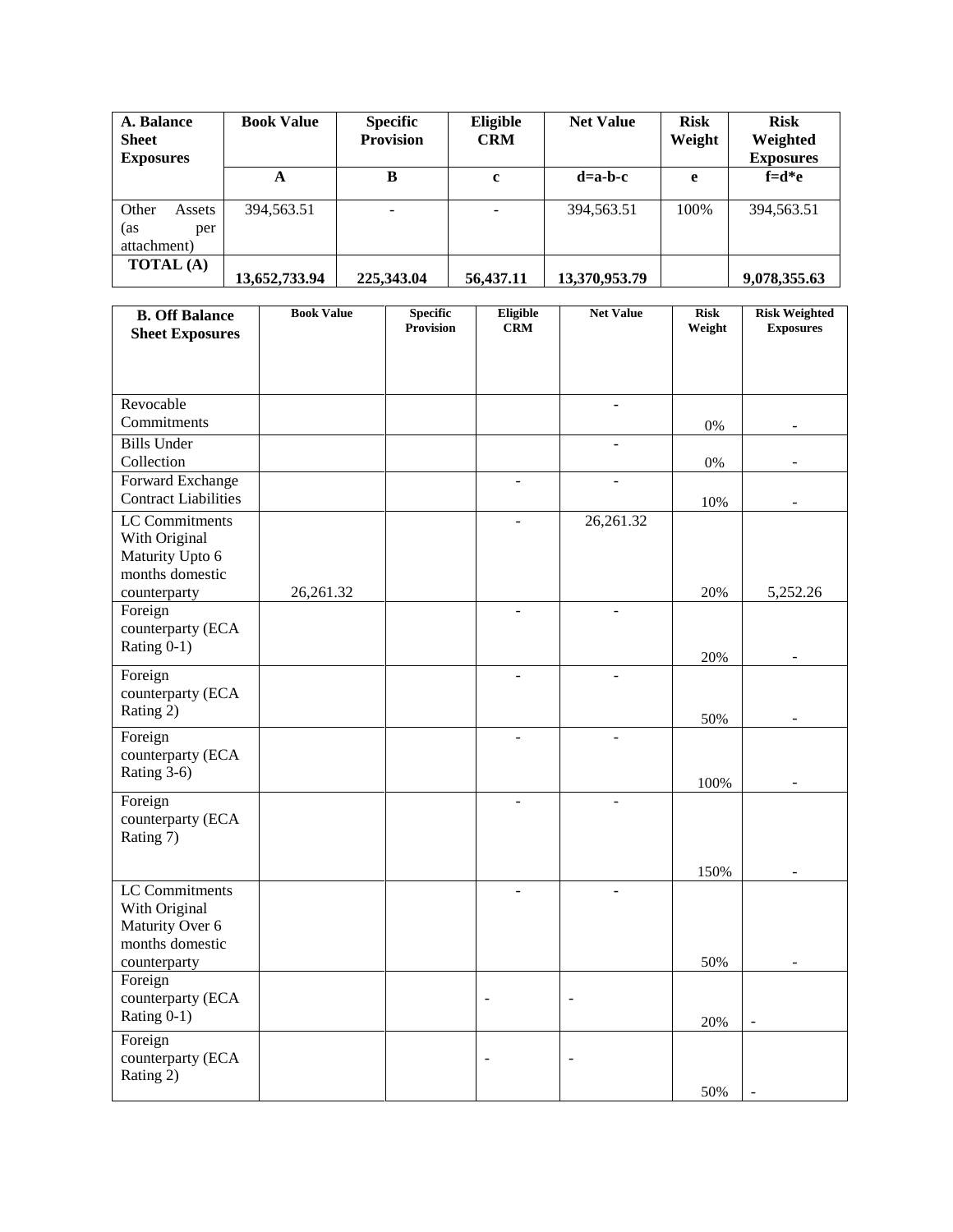| <b>B. Off Balance</b>                      | <b>Book Value</b> | <b>Specific</b><br>Provision | Eligible<br><b>CRM</b>       | <b>Net Value</b>             | <b>Risk</b><br>Weight | <b>Risk Weighted</b><br><b>Exposures</b> |
|--------------------------------------------|-------------------|------------------------------|------------------------------|------------------------------|-----------------------|------------------------------------------|
| <b>Sheet Exposures</b>                     |                   |                              |                              |                              |                       |                                          |
|                                            |                   |                              |                              |                              |                       |                                          |
| Foreign                                    |                   |                              |                              |                              |                       |                                          |
| counterparty (ECA<br>Rating 3-6)           |                   |                              |                              | $\overline{a}$               |                       |                                          |
| Foreign                                    |                   |                              |                              |                              | 100%                  | $\blacksquare$                           |
| counterparty (ECA<br>Rating 7)             |                   |                              | $\overline{\phantom{a}}$     | $\qquad \qquad \blacksquare$ | 150%                  | $\overline{\phantom{a}}$                 |
| Bid Bond,<br>Performance Bond              |                   |                              |                              |                              |                       |                                          |
| and Counter                                |                   |                              |                              | 88, 872. 17                  |                       |                                          |
| guarantee domestic<br>counterparty         | 88, 872. 17       |                              |                              |                              | 50%                   | 44,436.09                                |
| Foreign                                    |                   |                              |                              |                              |                       |                                          |
| counterparty (ECA<br>Rating 0-1)           |                   |                              |                              |                              |                       |                                          |
| Foreign                                    |                   |                              |                              |                              | 20%                   | ÷,                                       |
| counterparty (ECA                          |                   |                              | $\overline{\phantom{0}}$     | $\overline{\phantom{0}}$     |                       |                                          |
| Rating 2)                                  |                   |                              |                              |                              | 50%                   | $\overline{\phantom{a}}$                 |
| Foreign<br>counterparty (ECA               |                   |                              | ۰                            | $\overline{\phantom{0}}$     |                       |                                          |
| Rating 3-6)                                |                   |                              |                              |                              | 100%                  |                                          |
| Foreign                                    |                   |                              |                              |                              |                       |                                          |
| counterparty (ECA<br>Rating 7)             |                   |                              |                              | $\overline{a}$               |                       |                                          |
| Underwriting                               |                   |                              |                              |                              | 150%                  |                                          |
| commitments                                |                   |                              | $\blacksquare$               | $\blacksquare$               | 50%                   | $\blacksquare$                           |
| Lending of Bank's<br>Securities or Posting |                   |                              |                              | $\overline{a}$               |                       |                                          |
| of Securities as                           |                   |                              |                              |                              |                       |                                          |
| collateral<br>Repurchase                   |                   |                              |                              |                              | 100%                  | $\blacksquare$                           |
| Agreements, Assets                         |                   |                              | -                            | $\overline{a}$               |                       |                                          |
| sale with recourse                         |                   |                              |                              |                              |                       |                                          |
|                                            |                   |                              |                              |                              | 100%                  |                                          |
| <b>Advance Payment</b><br>Guarantee        |                   |                              |                              | 20,000.00                    |                       |                                          |
| <b>Financial Guarantee</b>                 | 20,000.00         |                              |                              |                              | 100%                  | 20,000.00                                |
|                                            |                   |                              | ۰                            | $\qquad \qquad \blacksquare$ | 100%                  | $\qquad \qquad \blacksquare$             |
| Acceptances and<br>Endorsements            |                   |                              | $\qquad \qquad \blacksquare$ | $\qquad \qquad \blacksquare$ |                       |                                          |
| Unpaid portion of                          |                   |                              |                              |                              | 100%                  | $\overline{a}$                           |
| Partly paid shares                         |                   |                              | ۰                            | $\blacksquare$               |                       |                                          |
| and Securities                             |                   |                              |                              |                              | 100%                  |                                          |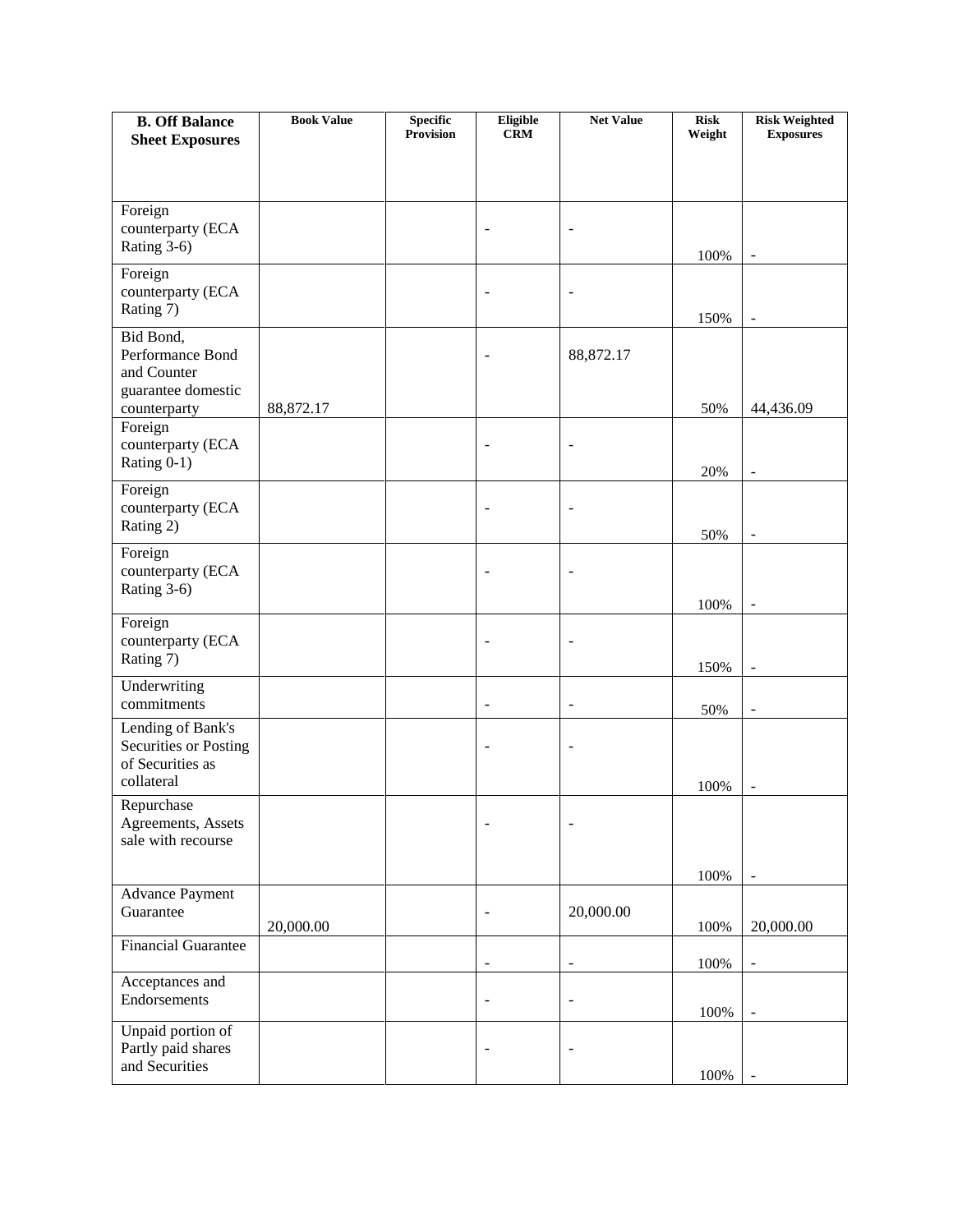| <b>B. Off Balance</b>                                                                            | <b>Book Value</b> | <b>Specific</b><br><b>Provision</b> | Eligible<br><b>CRM</b>   | <b>Net Value</b> | <b>Risk</b><br>Weight | <b>Risk Weighted</b><br><b>Exposures</b> |
|--------------------------------------------------------------------------------------------------|-------------------|-------------------------------------|--------------------------|------------------|-----------------------|------------------------------------------|
| <b>Sheet Exposures</b>                                                                           |                   |                                     |                          |                  |                       |                                          |
|                                                                                                  |                   |                                     |                          |                  |                       |                                          |
| Irrevocable Credit                                                                               |                   |                                     |                          |                  |                       |                                          |
| commitments (short                                                                               |                   |                                     |                          | 860,186.63       |                       |                                          |
| term)                                                                                            | 860,186.63        |                                     |                          |                  | 20%                   | 172,037.33                               |
| Irrevocable Credit                                                                               |                   |                                     |                          |                  |                       |                                          |
| commitments (long<br>term)                                                                       |                   |                                     | $\overline{\phantom{0}}$ | $\overline{a}$   |                       |                                          |
|                                                                                                  |                   |                                     |                          |                  | 50%                   |                                          |
| Claims on foreign                                                                                |                   |                                     |                          |                  |                       |                                          |
| bank incorporated in<br><b>SAARC</b> region                                                      |                   |                                     |                          |                  |                       |                                          |
| operating with a                                                                                 |                   |                                     |                          |                  |                       |                                          |
| buffer of 1% above                                                                               |                   |                                     |                          |                  |                       |                                          |
| their respective<br>regulatory capital                                                           |                   |                                     |                          |                  |                       |                                          |
| requirement                                                                                      |                   |                                     |                          |                  | 20%                   |                                          |
| Other Contingent                                                                                 |                   |                                     |                          |                  |                       |                                          |
| Liabilities                                                                                      | 8,412.01          |                                     | $\overline{\phantom{a}}$ | 8,412.01         | 100%                  | 8,412.01                                 |
| <b>Unpaid Guarantee</b>                                                                          |                   |                                     |                          |                  |                       |                                          |
| Claims                                                                                           |                   |                                     |                          |                  |                       |                                          |
|                                                                                                  |                   |                                     |                          |                  | 200%                  |                                          |
| TOTAL (B)                                                                                        | 1,003,732.13      | ۰                                   | ٠                        | 1,003,732.13     |                       | 250,137.68                               |
| <b>Total RWE for</b>                                                                             |                   |                                     |                          |                  |                       |                                          |
| credit Risk Before<br>Adjustment (A)                                                             |                   |                                     |                          |                  |                       |                                          |
| $+(B)$                                                                                           |                   |                                     |                          |                  |                       |                                          |
|                                                                                                  | 14,656,466.07     | 225,343.04                          | 56,437.11                | 14,374,685.92    |                       | 9,328,493.31                             |
| <b>Adjustments under</b><br>Pillar II                                                            |                   |                                     |                          |                  |                       |                                          |
| SRP 6.4a(3) - Add 10% of the loans & facilities in excess of Single Obligor Limits to RWE        |                   |                                     |                          |                  |                       |                                          |
|                                                                                                  |                   |                                     |                          |                  |                       |                                          |
| SRP 6.4a(4) - Add 1% of the contract (sale) value in case of the sale of credit with recourse to |                   |                                     |                          |                  |                       |                                          |
| <b>RWE</b>                                                                                       |                   |                                     |                          |                  |                       |                                          |
| <b>RWE</b><br><b>Total</b><br>for                                                                |                   |                                     |                          |                  |                       |                                          |
| Credit Risk after<br><b>Bank's</b>                                                               |                   |                                     |                          |                  |                       |                                          |
| adjustments under                                                                                |                   |                                     |                          |                  |                       |                                          |
| Pillar II                                                                                        | 14,656,466.07     | 225,343.04                          | 56,437.11                | 14,374,685.92    |                       | 9,328,493.31                             |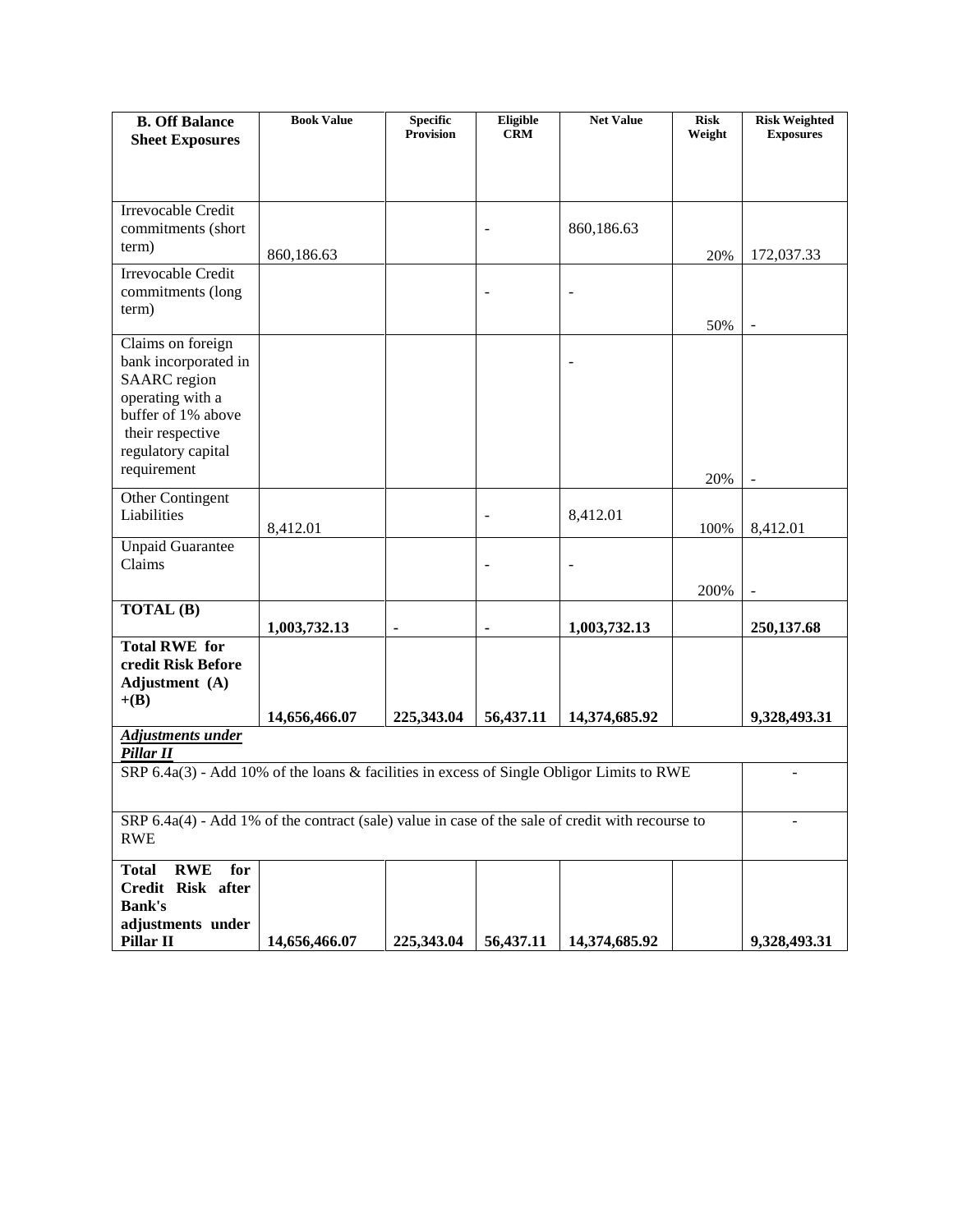## **iv. Amount of Non-Performing Assets (Gross and Net Amount)**

|                    |                     |                  | (NPR'000)         |
|--------------------|---------------------|------------------|-------------------|
| <b>Particulars</b> | <b>Gross Amount</b> | <b>Provision</b> | <b>Net Amount</b> |
| Substandard        | 150,246.58          | 37,561.64        | 112,684.93        |
| Doubtful           | 26,326.22           | 13,163.11        | 13,163.11         |
| Loss               | 124,181.51          | 124,181.51       |                   |
| <b>Total</b>       | 300,754.31          | 174,906.27       | 125,848.04        |

#### **v. Non-Performing Assets (NPA) Ratios**

| <b>Particulars</b>                 | <b>Percentage</b> |
|------------------------------------|-------------------|
| <b>Gross NPA to Gross Advances</b> |                   |
| Net NPA to Net Advances            |                   |

# **vi. Movement of Non-Performing Assets**

|                    |                                          |                                        | (NPR'000)       |
|--------------------|------------------------------------------|----------------------------------------|-----------------|
| <b>Particulars</b> | <b>Closing Balance</b><br>(Chaitra 2077) | <b>Closing Balance</b><br>(Ashad 2078) | <b>Movement</b> |
| Substandard        | 71,191.38                                | 150,246.58                             | 79,055.20       |
| Doubtful           | 26,744.25                                | 26,326.22                              | (418.03)        |
| Loss               | 148,318.75                               | 124,181.51                             | (24, 137.24)    |
| <b>Total</b>       | 246,254.39                               | 300,754.31                             | 54,499.92       |

## **vii. Write off loans and Interest Suspense**

The bank has not written off any loans & advances during the fourth quarter of fiscal year 2077/78.

# **viii. Movement in Loan Loss Provision**

|                    |                                          |                                        | (NPR'000)       |
|--------------------|------------------------------------------|----------------------------------------|-----------------|
| <b>Particulars</b> | <b>Closing Balance</b><br>(Chaitra 2077) | <b>Closing Balance</b><br>(Ashad 2078) | <b>Movement</b> |
| Pass               | 83,543.94                                | 112,163.49                             | 28,619.55       |
| Watch list         | 39,461.68                                | 53,476.37                              | 14,014.69       |
| Substandard        | 17,797.85                                | 37,561.64                              | 19,763.79       |
| Doubtful           | 13,372.13                                | 13,163.11                              | (209.02)        |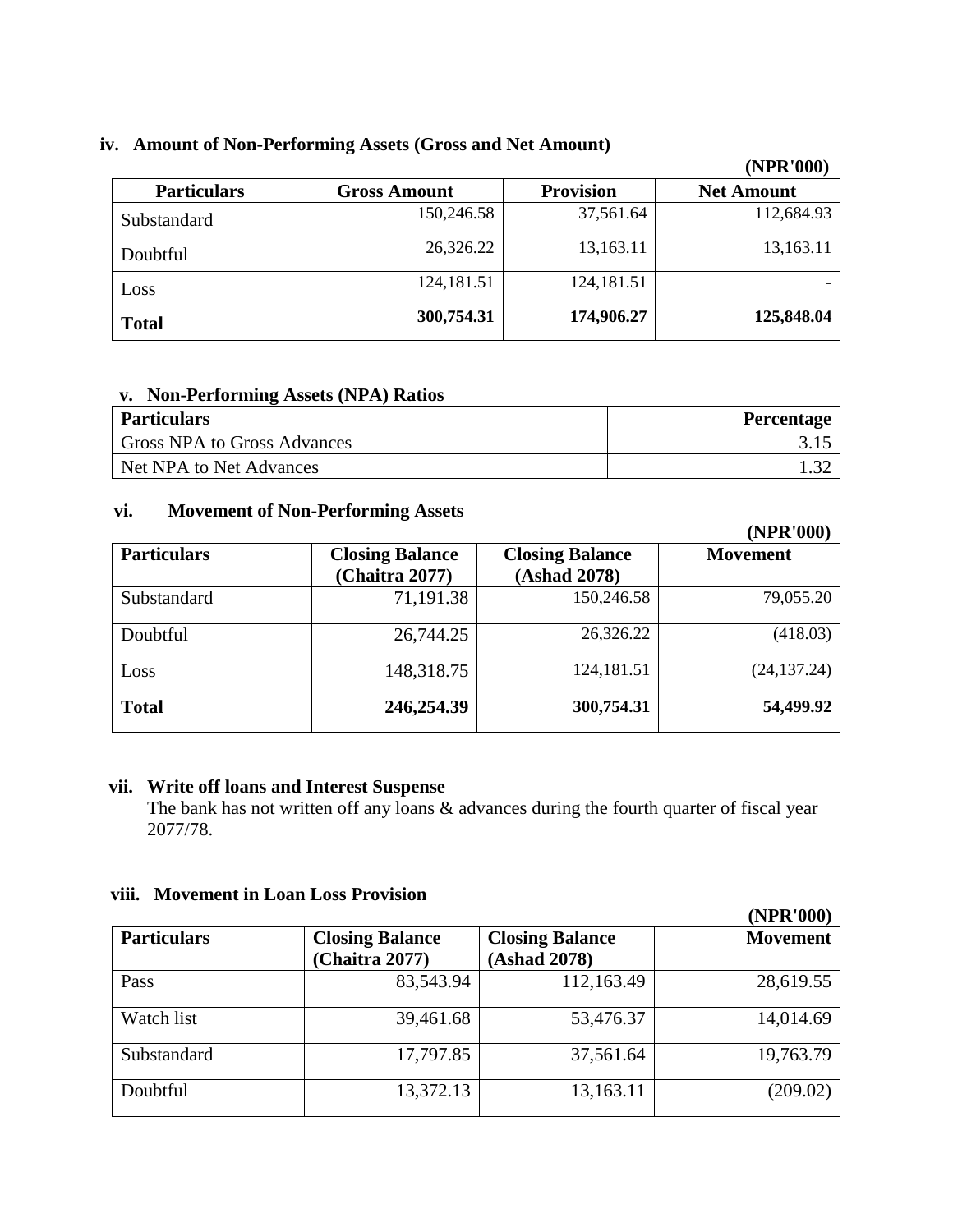| <b>Particulars</b> | <b>Closing Balance</b><br>(Chaitra 2077) | <b>Closing Balance</b><br>(Ashad 2078) | <b>Movement</b> |
|--------------------|------------------------------------------|----------------------------------------|-----------------|
| Loss               | 148,318.75                               | 124,181.51                             | (12,377.11)     |
| <b>Total</b>       | 302,494.35                               | 340,546.13                             | 38,051.78       |

#### **ix. Movement in Interest Suspense**

| <b>Particulars</b> | <b>Closing Balance</b><br><b>(Chaitra 2077)</b> | <b>Closing Balance</b><br>(Ashad 2078) | <b>Movement</b> |
|--------------------|-------------------------------------------------|----------------------------------------|-----------------|
| Interest           | 107,657.09                                      | 126,205.20                             | 18,548.11       |
| Suspense           |                                                 |                                        |                 |

**(NPR'000)**

**(NPR'000)**

 $(1000)$ 

## **x. Details of Additional Loan Loss Provision**

|                    | (NPR'000) |
|--------------------|-----------|
| <b>Particulars</b> | Movement  |
| Pass               |           |
| Watch list         |           |
| Substandard        |           |
| Doubtful           |           |
| Loss               |           |
| <b>Total</b>       |           |

#### **xi. Segregation of the Bank's Investment portfolio**

Investments are segregated as under:

|                                                  | (NPK VVV)     |
|--------------------------------------------------|---------------|
| <b>Particulars</b>                               | <b>Amount</b> |
| Investment securities measured at amortized cost |               |
| Investment in equity measured at FVTOCI          | 308,933.57    |
| Investment in unquoted associates                |               |
| <b>Other Trading Assets</b>                      | 540,000.00    |
| <b>Total</b>                                     | 848,933.57    |

# **3. Risk Management Function**

The bank has a risk management system to identify, assess, monitor the risk inherent in banking operation such as credit risk, market risk, liquidity risk, operation risk, capital adequacy and provide appropriate directions and guidelines to the management for mitigation of risk. A risk management system incorporating every area has been formed for effective risk management.